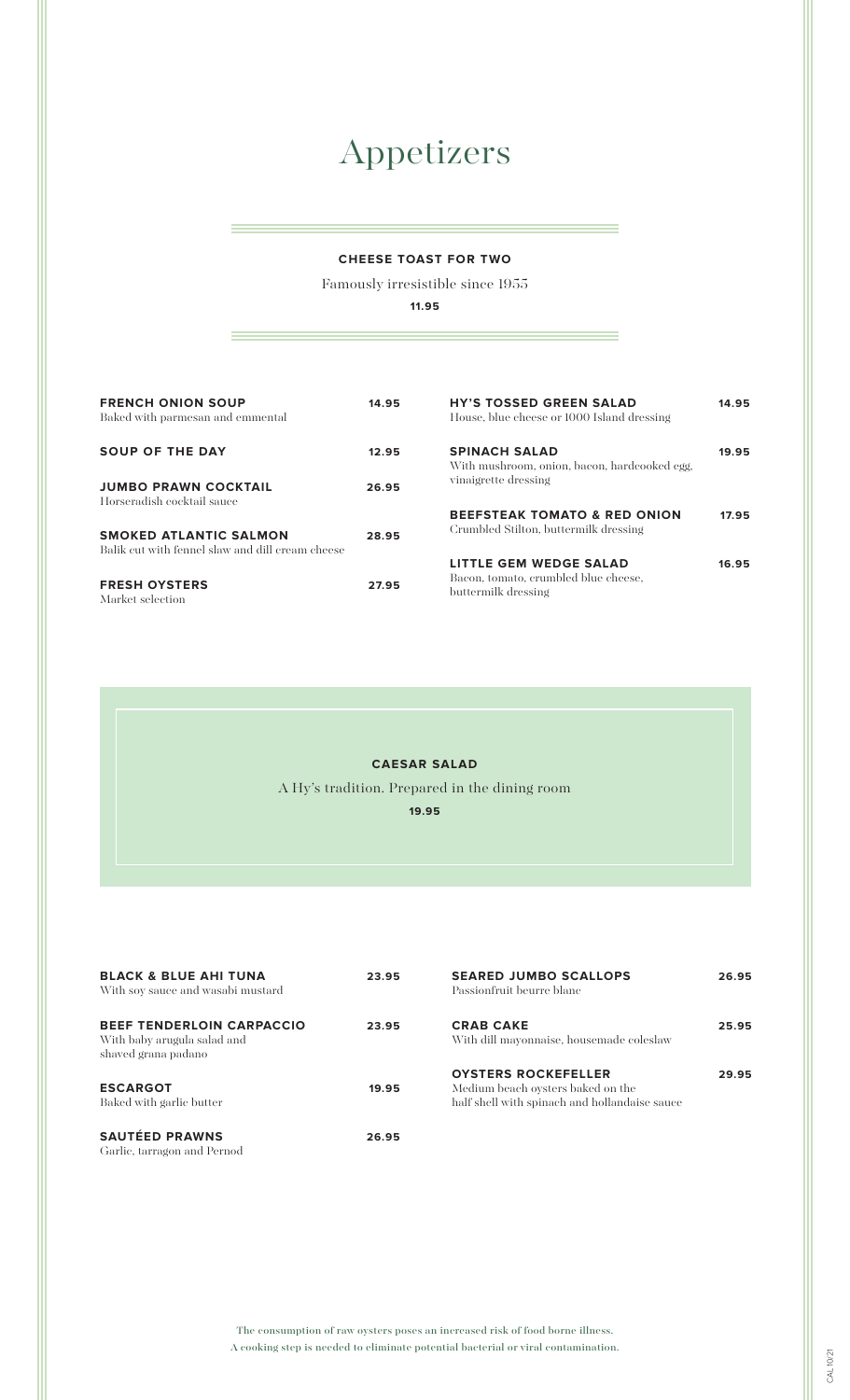# Hy's Prime Steaks

From specially selected Prime Grade beef, aged a minimum of 28 days and grilled to order

Your steak is accompanied by your choice of baked potato, french fries or mashed potatoes

**NEW YORK STRIP 10oz 55.95 14oz 77.95**

**PORTERHOUSE 22oz 108.95**

**FILET 6oz 45.95 12oz 91.95**

**BONE-IN RIB STEAK 20oz 93.95 32oz 137.95**

**DRY AGED BONE-IN RIB STEAK 24oz 174.95**

## House Classics

| <b>GORGONZOLA FILET</b>                                  | 62.95 |
|----------------------------------------------------------|-------|
| Grilled and topped with melted gorgonzola, port wine jus |       |
|                                                          |       |
| <b>STEAK NEPTUNE</b>                                     | 67.95 |
| Your choice of New York or Filet.                        |       |
| topped with fresh asparagus and Dungeness                |       |
| crabmeat, finished with hollandaise sauce                |       |
|                                                          |       |

**FILET À LA HY'S 52.95** Medallions of beef tenderloin sautéed with wild mushroom brandy sauce

### **STEAK AU POIVRE 62.95** Black peppercorn-crusted New York strip served with Hy's brandy green peppercorn sauce **BEEF WELLINGTON 65.95**

Filet of beef tenderloin, with foie gras and oyster mushroom duxelle, baked in puff pastry. Red wine reduction and sautéed green beans

### Tableside Service

Under the careful direction of our chefs, Hy's servers learn the techniques required to prepare these classic dishes tableside. This culinary theatre ignites the senses and promises a unique and memorable dining experience.

#### **STEAK TARTARE**

The classic, with hand-chopped Filet, Dijon mustard, shallots and cornichon served with hard cooked egg and toasted baguette

**24.95**

**STEAK DIANE**

Filet of beef tenderloin flambéed with brandy, Dijon mustard and fresh mushrooms

**59.95**

#### **BANANAS FOSTER**

Ripe bananas sautéed with butter, brown sugar and fresh orange juice, then flambéed with dark rum. Served with vanilla ice cream

**15.95**

**HY'S HOUSEMADE STEAK SAUCE, HOLLANDAISE, BÉARNAISE, PEPPERCORN, HY'S "ONLY" SAUCE, OR HIMALAYAN & MALDON SALT DUO**